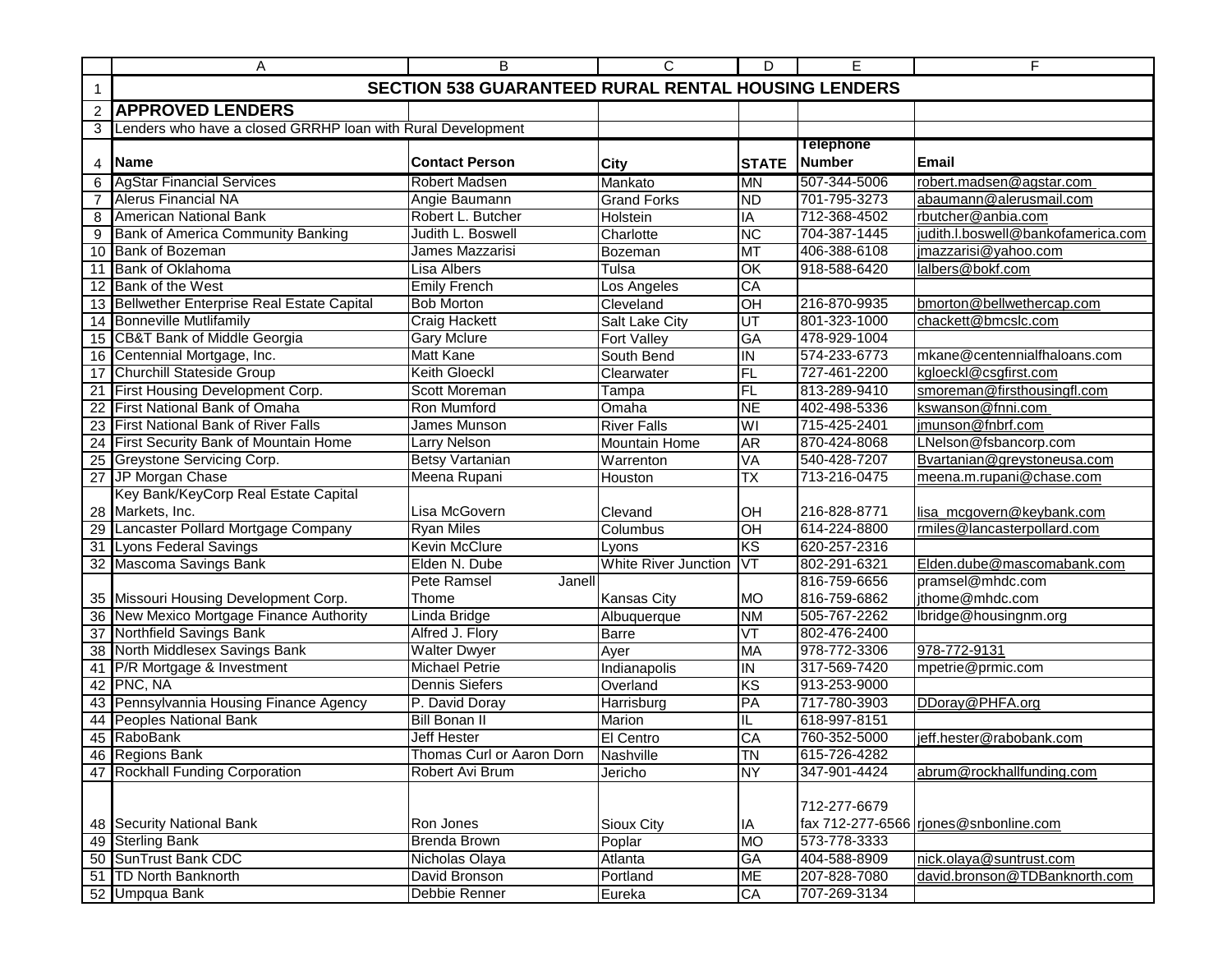|    | Α                                                              | B                                                | C                   | D                           | E                            | F                                       |
|----|----------------------------------------------------------------|--------------------------------------------------|---------------------|-----------------------------|------------------------------|-----------------------------------------|
|    |                                                                |                                                  |                     |                             |                              |                                         |
|    |                                                                |                                                  |                     |                             | 304-345-6475                 |                                         |
|    | 54 West Virginia Housing Development Fund                      | <b>Nancy Perkins</b>                             | Charleston          | WV                          |                              | fax 304-340-9945 nancyperkins@wvhdf.com |
| 55 |                                                                |                                                  |                     |                             |                              |                                         |
| 56 |                                                                |                                                  |                     |                             |                              |                                         |
| 57 | <b>ELIGIBLE LENDERS</b>                                        |                                                  |                     |                             |                              |                                         |
|    | Lenders who have submitted a NOFA                              |                                                  |                     |                             |                              |                                         |
|    | response and/or have been reviewed and                         |                                                  |                     |                             |                              |                                         |
|    | determined eligible to be approved by Rural                    |                                                  |                     |                             |                              |                                         |
| 58 | Development once the first loan is closed.                     |                                                  |                     |                             |                              |                                         |
| 59 |                                                                |                                                  |                     |                             |                              |                                         |
|    |                                                                |                                                  |                     |                             | <b>Telephone</b>             |                                         |
|    | 60 Name                                                        | <b>Contact Person</b>                            | <b>City</b>         | <b>STATE</b>                | <b>Number</b>                | <b>Email</b>                            |
|    |                                                                |                                                  |                     |                             | 614-248-5346/                |                                         |
|    |                                                                |                                                  |                     |                             | 614-244-5439                 |                                         |
|    | 61 Bank One Community Development Corp.                        | John Hart/Myosha Wilson                          | Columbus<br>Bedford | <b>OH</b>                   |                              |                                         |
|    | 62 Bedford Lending<br>63 Cedar Rapids Bank and Trust           | Wayne Jean<br><b>Tim White</b>                   |                     | <b>NH</b>                   | 603-647-4646<br>319-862-2728 | Twhite@crbt.com                         |
|    | Colorado Housing and Finance Authority                         | Jaime Gomez                                      | <b>Cedar Rapids</b> | IA                          | 303-297-2432                 |                                         |
| 64 |                                                                |                                                  | Denver              | $\overline{C}$<br><b>TX</b> |                              |                                         |
| 65 | Column Guaranteed, LLC/Credit Suisse                           | <b>Gregory T. Russell</b><br><b>Norm Winters</b> | Plano               |                             | 972-473-8100                 |                                         |
|    | 66 Community Bank                                              |                                                  | Joseph              | OR                          | 509-522-9996                 | nwinters@communitybanknet.com           |
| 67 | Community Bank and Trust<br>68 Community Bank of Vernon Center | <b>Chris Kennedy</b>                             | Sheboygan           | WI                          | 920-457-5555                 |                                         |
|    |                                                                | <b>Greg Urevig</b>                               | Vernon Center       | <b>MN</b>                   | 507-549-3679                 |                                         |
|    | 69 Community Development Trust, LP                             | <b>Susan Robbins</b>                             | <b>New York</b>     | <b>NY</b>                   | 212-271-5087                 |                                         |
| 70 | Community Investment Corp. of the Carolinas                    | David R. Bennett                                 | Raleigh             | <b>NC</b>                   | 919-781-7979                 | david@ncbankers.org                     |
| 71 | Coppermark Bank                                                | Robert L. Vick                                   | Oklahoma City       | <b>MO</b>                   | 405-945-8100                 |                                         |
|    | 72 Dwight Capital                                              | <b>Tyler Griffin</b>                             | <b>New York</b>     | <b>NY</b>                   | 212-960-3750                 | tg@dwightcap.com                        |
|    | 73 Falcon National Bank                                        | John Verges                                      | Foley               | <b>MN</b>                   | 320-968-6300                 |                                         |
|    | 74 Financial Federal Savings Bank                              | James Heimbach                                   | Memphis             | <b>TN</b>                   | 901-759-2119                 |                                         |
|    | 75 First Bank and Trust                                        | Douglas Caire, Sr.                               | Covington           | LA                          | 504-584-5793                 | dcaire@fbtonline.com                    |
|    | 76 First Bankers Trust Company, N.A.                           | Jason L. Duncan                                  | Quincy              | IL                          | 217-228-8000                 |                                         |
| 77 | <b>First NBC</b>                                               | Ashton J. Ryan, Jr.                              | <b>New Orleans</b>  | LA                          | 504-671-3800                 | aryanjr@firstnbcbank.com                |
|    | 78 First Security Bank                                         | Dwayne Myers                                     | <b>Batesville</b>   | <b>MS</b>                   | 662-563-9311                 | dmyers@firstsecuritybk.com              |
| 79 | <b>Gateway Community Bank</b>                                  | Larry W. Marinovic                               | Omaha               | <b>NE</b>                   | 402-334-6760                 |                                         |
| 80 | <b>Great Lakes Financial Group</b>                             | Carl E. Corrado/Erin Witte                       | Cleveland           | $\overline{C}$              | 216-357-7611                 |                                         |
| 81 | <b>GMAC</b>                                                    | <b>Mark Sampson</b>                              | Manhattan Beach     | CA                          | 310-545-8400                 |                                         |
|    | 82 Guaranty Bank and Trust Company                             | <b>Gary Duke</b>                                 | Denver              | 8                           | 303-293-5500                 |                                         |
|    | 83 Harry Mortgage Company                                      | <b>Luke Harry</b>                                | Oklahoma City       | $\overline{\mathsf{OK}}$    | 405-606-2501                 | lukeh@harrymortgage.com                 |
|    | 84 Housing and Healthcare Finance                              | <b>Richard Lerner</b>                            | North Bethesda      | <b>MD</b>                   | 201-204-4259                 | rlerner@hhcfinance.com                  |
|    | 85 Hope Community Credit Union                                 | William J. Bynum                                 | Jackson             | <b>MS</b>                   | 601-944-1100                 |                                         |
|    | 87 International Bank of Commerce                              | Sergio Gonzalez                                  | <b>Brownsville</b>  | TX                          | 956-547-1014                 | SergioGonzalez10@ibc.com                |
|    | 88 Kansas Housing Resources Corp.                              | Gary Allsup                                      | Topeka              | KS                          | 785-296-5865                 |                                         |
|    | 89 Kleberg Bank, NA                                            | Eddie Garza                                      | Kingsville          | <b>TX</b>                   | 361-595-2925                 | eddie.garza@klebegbank.com              |
|    | 90 Love Funding Corporation                                    | Mark Dellonte                                    | St. Louis           | <b>MO</b>                   | 216-583-0811                 |                                         |
|    | 91 Metropolitan Funding Corporation                            | <b>Eileen Gray Busel</b>                         | New York            | <b>NY</b>                   | 646-223-1718                 | www.metropolitanfunding.com             |
|    | 92 Montana Board of Housing                                    | <b>Bruce Brendsdal</b>                           | Helena              | MT                          | 406-841-2844                 | bbrensdal@mt.gov                        |
|    | 93 North Dakota Housing Finance Agency                         | Jolene Kline                                     | <b>Bismark</b>      | <b>ND</b>                   | 701-328-8080                 |                                         |
|    | 94 Northwest Community Bank                                    | John E. Gergots                                  | Winsted             | <b>CT</b>                   | 860-379-7561                 |                                         |
|    | 95 Ohio Valley Bank Company                                    | Fred K. Mavis                                    | Gallipolis          | OH                          | 740-286-6478                 |                                         |
|    | 96 Puerto Rico Housing Finance Authority                       | <b>Enid Rivera Sanchez</b>                       | San Juan            | PR                          | 787-756-7577                 |                                         |